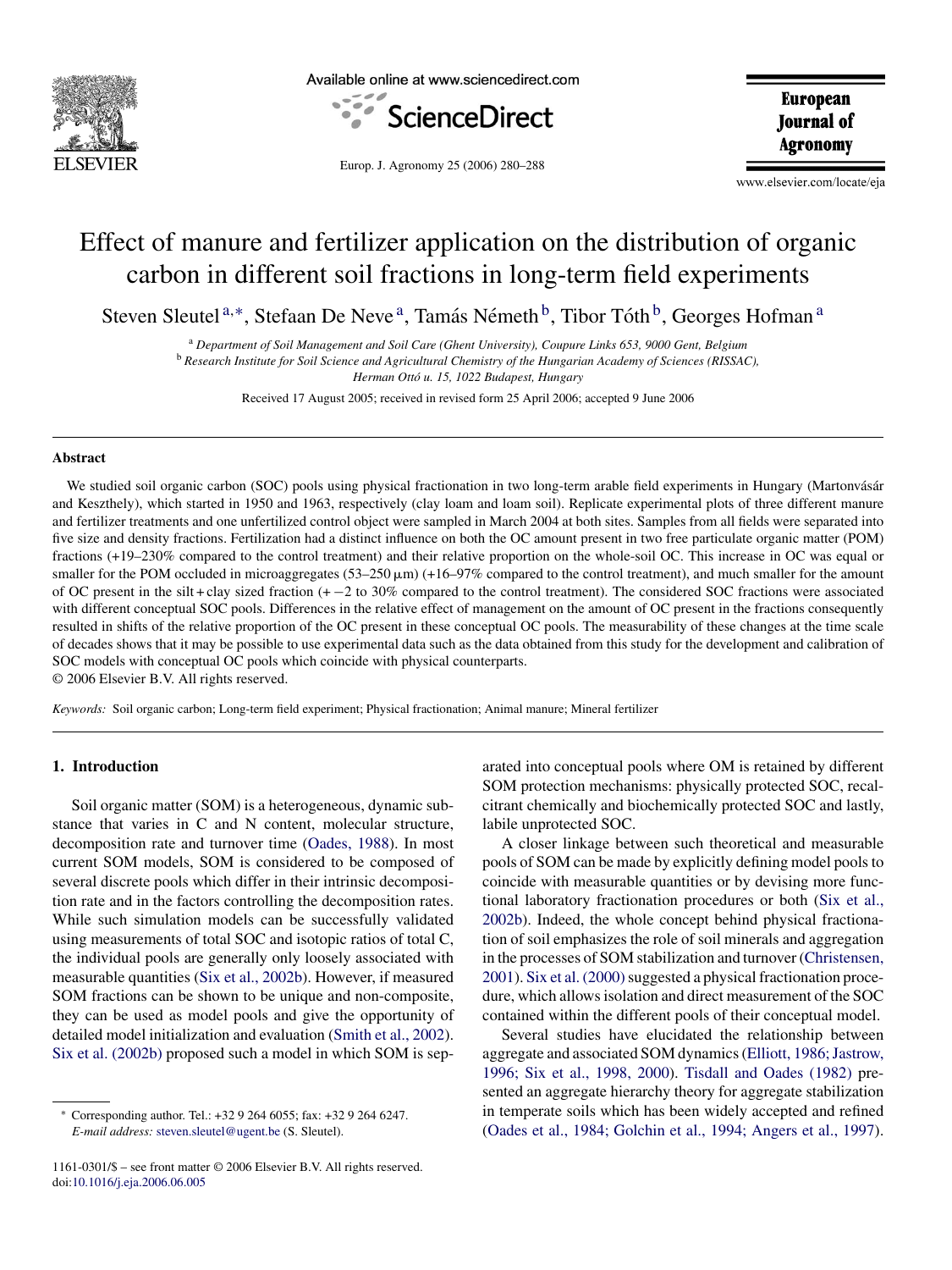This theory has been corroborated by many others, as summarized in detail by [Six et al. \(2004\).](#page-8-0) The current hypothesis of the aggregate hierarchy concept is that free primary particles are bound together into microaggregates  $(50-250 \,\mu\text{m})$  by persistent binding agents (e.g. humified OM). These stable microaggregates are bound together into macroaggregates. Microaggregate stability is higher and less dependent on agricultural management than macroaggregate stability. Since long it has been an aspiration to integrate these mechanisms of the physical protection of SOM within aggregates into a SOM model [\(Elliott et](#page-8-0) [al., 1996\).](#page-8-0) The physical fractionation procedure and the associated conceptual SOM model, which [Six et al. \(2002b\)](#page-8-0) proposed, specifically takes physical protection of OM into account since it differentiates POM inside aggregates from POM outside of these aggregates.

Soil management induced changes on the equilibrium between input of primary OM and decomposition, e.g. by additional input of OM from plants or manure on one hand, or by enhanced aeration due to tillage on the other, lead to measurable changes in OC contents of organic–mineral fractions ([Schulten and Leinweber, 2000\).](#page-8-0) Many studies have reported relative increases in OC content of particle-size fractions of manured fields compared to soils which received only mineral fertilizer [\(Christensen, 1988, 1992;](#page-8-0) [Angers and N'Dayegamiye,](#page-8-0) [1991; Gerzabeck et al., 2001\).](#page-8-0) None of these studies, however, used fractionation techniques which specifically aim at isolating fractions that can be related to conceptual SOM model pools. In contrast, the objective of this study was specifically to assess the extent to which OM management affects, and thus is measurable by, the distribution of SOC in such conceptual pools. Soil samples of the plough layer from different OM-treatments from two long-term Hungarian field experiments were fractionated into size and density fractions using a methodology similar to the one proposed by [Six et al. \(2000\).](#page-8-0) We examined the effects of mineral fertilizer and animal manure, as compared with unfertilized soil on the OC distribution in these SOC fractions. Thereby, a distribution of SOC into conceptual pools with differing SOM stabilization mechanisms is obtained.

# **2. Methods**

#### *2.1. Site description and soils*

In both field experiments several mineral fertilizer and farmyard manure treatments were established at both experimental sites (Table 1). The crop rotations at Martonvásár (wheat–wheat– maize–maize) and at Keszthely (wheat–wheat–sugar beet– maize–maize) were comparable. From the Martonvásár field experiment, four contrasting treatments were included in this study. 1◦ A control receiving no manure or NPK fertilizer (M1);  $2^\circ$  application of 40 tonnes FYM every 4 years (M2);  $3^\circ$  application of 40 tonnes FYM plus an equivalent amount of NPK in mineral fertilizer every 4 years (M3); 4◦ application of 80 tonnes FYM every 4 years (M4). Similar treatments were selected from the Keszthely field experiment to be able to compare results with the Martonvásár site as much as possible.  $1^\circ$  A control receiving no manure or NPK fertilizer (K1); 2◦ application of 35 tonnes FYM every 5 years (K2);  $3^\circ$  application of 35 tonnes FYM plus an equivalent amount of NPK in mineral fertilizer every 5 years  $(K3)$ ;  $4^\circ$  application of 104 tonnes FYM every 5 years  $(K4)$ .

[Table 2](#page-2-0) summarizes the total amount of N, P and K from both mineral and organic fertilizers applied calculated on a yearly basis, the average crop yield of maize and winter wheat and the estimated average yearly OC input from crop residues and farmyard manure into the soil. The crop residue OC input was calculated based on crop yields by assuming a constant proportion of root and above ground residues to the harvested part of the maize and wheat. No yield data were available of the sugar beets, therefore an estimate of the OC input from root residues from this crop was calculated using average yield figures for Hungary [\(Anonymous, 2004\).](#page-8-0) The OC and nutrient input from the FYM was calculated using a constant OC content of 105 kg OC tonnes−<sup>1</sup> fresh manure and NPK contents of 6.2 kg N tonnes−<sup>1</sup> fresh manure, 1.8 kg P tonnes−<sup>1</sup> fresh manure and 5.8 kg K tonnes−<sup>1</sup> fresh manure based on literature data by [Anonymous \(2004\)](#page-8-0) which reflect current Hungarian agricultural practice.

Samples from the top soil (0–20 cm) were taken in March 2004 from two replicate experimental plots for each treatment using an auger bore. First, the field moist soil was gently broken apart by hand and was passed through an 8 mm sieve to break down large macro-aggregates. The soil was then dried at 50 ◦C.

# *2.2. Physical fractionation of soil organic matter*

Sub samples from every replicate of the different treatments were separately used for the physical fractionation. The fractionation procedure was carried out in triplicate, yielding a total of six repetitions per treatment. To avoid possible slaking of microaggregates during wet sieving, all soil samples were pre-wetted according the method used by [Gale et al. \(2000\): a](#page-8-0) 10 g sub sam-

Table 1

Summary of the long-term fertilization experiments in Keszthely and Martonvásár (Hungary)

| Site        | Latitude/longitude $(°)$ | Mean annual<br>temperature $(^{\circ}C)$ | Mean annual<br>rainfall (mm) | Soil texture<br>(USDA) | World Reference Base <sup>a</sup> —soil<br>group and subunit | Soil $pH_{\text{KC1}}(-)$ |
|-------------|--------------------------|------------------------------------------|------------------------------|------------------------|--------------------------------------------------------------|---------------------------|
| Martonvásár | 47.32N<br>19.00E         | 10.3                                     | 453                          | Clay loam              | Calcic Chernozem                                             | 5.9                       |
| Keszthely   | 46.46N<br>17.00E         | 10.0                                     | 623                          | Loam                   | Eutric Cambisol                                              | 6.7                       |

<sup>a</sup> [FAO \(1998\).](#page-8-0)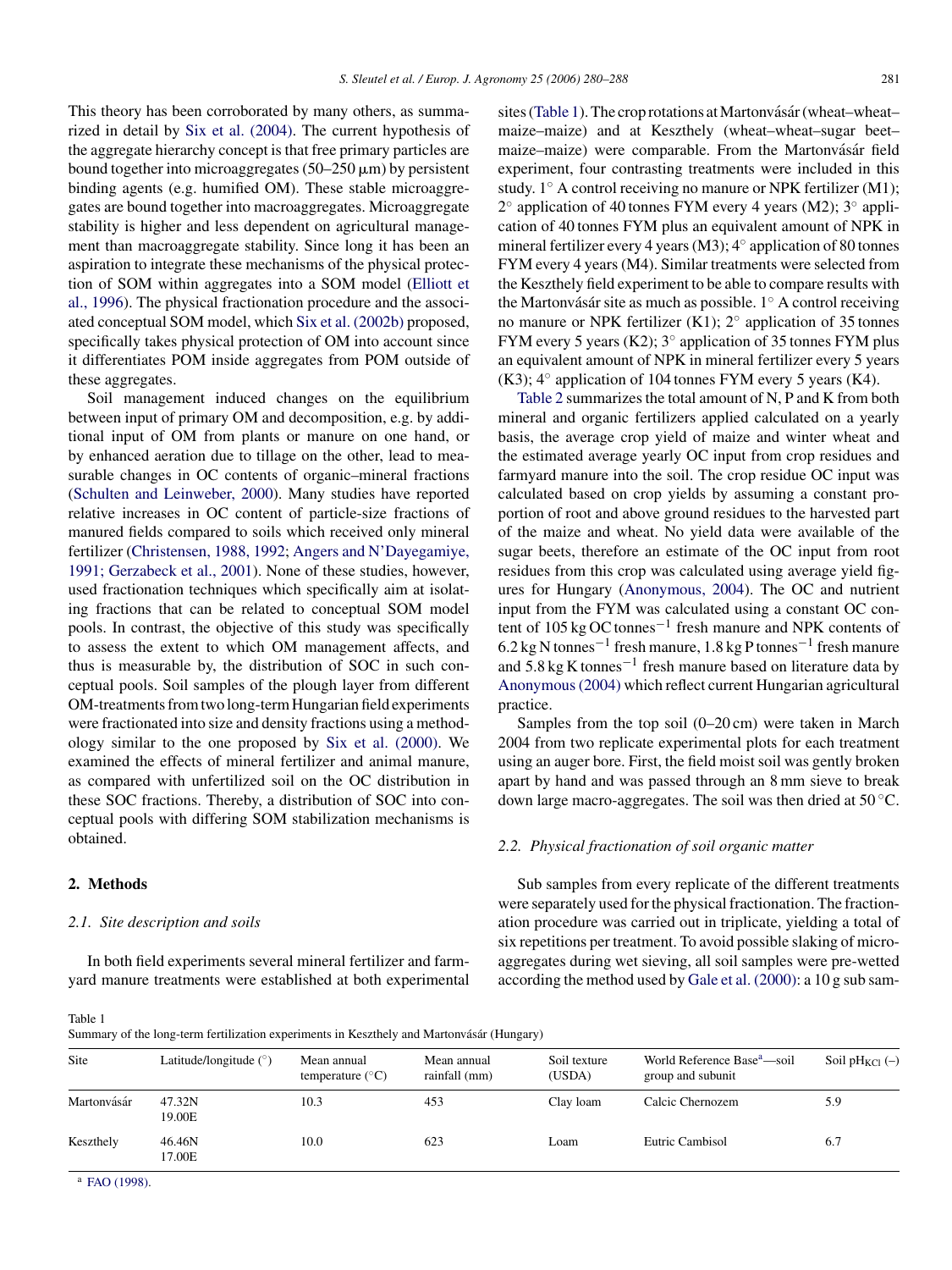| Description of the different treatments of the long-term fertilization experiments in Keszthely and Martonyásár (Hungary) |                                             |                                               |                                               |                                                                             |                    |                                                           |       |
|---------------------------------------------------------------------------------------------------------------------------|---------------------------------------------|-----------------------------------------------|-----------------------------------------------|-----------------------------------------------------------------------------|--------------------|-----------------------------------------------------------|-------|
| Treatment                                                                                                                 | Total fertilization                         |                                               |                                               | $OC$ input <sup>a</sup><br>(tonnes OC ha <sup>-1</sup> year <sup>-1</sup> ) |                    | Grain Yield<br>(tonnes DM ha <sup>-1</sup> ) <sup>c</sup> |       |
|                                                                                                                           | N (kg $N$ ha <sup>-1</sup><br>$year^{-1}$ ) | $P$ (kg P ha <sup>-1</sup> )<br>$year^{-1}$ ) | $K$ (kg K ha <sup>-1</sup> )<br>$year^{-1}$ ) | <b>FYM</b>                                                                  | Plant <sup>a</sup> | Maize                                                     | Wheat |
| Martonvásár                                                                                                               |                                             |                                               |                                               |                                                                             |                    |                                                           |       |
| M1: Control treatment                                                                                                     |                                             |                                               |                                               | 0                                                                           | 0.6                | 4.9                                                       | 2.4   |
| M2: 40 tonnes FYM ha <sup>-1</sup> /4 years                                                                               | 62                                          | 18                                            | 58                                            | 1.1                                                                         | 0.8                | 6.4                                                       | 3.0   |
| M3: 40 tonnes $FYM$ ha <sup>-1</sup> + NPK/4 years                                                                        | 124                                         | 36                                            | 116                                           | 1.1                                                                         | 0.9                | 6.6                                                       | 3.6   |
| M4: 80 tonnes FYM/4 years                                                                                                 | 124                                         | 36                                            | 116                                           | 2.1                                                                         | $1.0\,$            | 7.1                                                       | 4.6   |

K1: Control treatment 0 0 0 0 0 0.4 2.5 2.9 K2: 35 tonnes FYM ha<sup>-1</sup> /5 years 43 13 41 0.7 0.5 3.3 3.2 K3: 35 tonnes FYM ha<sup>−1</sup> + NPK/5 years 87 26 82 0.7 0.7 5.6 4.5 K4: 104 tonnes FYM/5 years<sup>b</sup> 129 37 121 2.2 0.6 3.8 4.2

<span id="page-2-0"></span>Table 2

<sup>a</sup> Estimated from crop yields.

<sup>b</sup> Farmyard manure was applied in two separate portions.

<sup>c</sup> DM, dry matter.

Keszthely

ple was weighed on a  $20 \mu m$  nylon filter on top of a glass-fiber filter (Whatman GF/A) in a Petri-shell. The soil samples were wetted by slowly adding water to the edges of the glass-fiber filter and by allowing it to be absorbed by the soil. The samples were left to equilibrate overnight in a refrigerator.

The wet sieving method used was based on the procedure described by [Six et al. \(2000\)](#page-8-0) (Fig. 1). A sieving setup was used that allows complete break up of macroaggregates into microaggregates  $(53-250 \,\mu\text{m})$  while minimizing disruption of the released microaggregates. The 10 g soil sample was placed on a  $250 \mu m$  sieve and was gently shaken with 4 mm glass beads on top of a reciprocal shaker. A constant water flow through the

sieving column consisting of a lid, the  $250 \mu m$  sieve and a pan with water outlet (Eijkelcamp Agrisearch Equipment) flushed the  $\langle 250 \mu \text{m}$  fraction directly onto a 53  $\mu \text{m}$  sieve, thus avoiding further disruption of the microaggregates by the beads. The water + soil fraction  $\langle 53 \mu \text{m} \rangle$  passing through the 53  $\mu$ m sieve was collected in buckets. The coarse free particulate organic matter (coarse fPOM) and sand which had been retained on the  $250 \mu m$  sieve was collected in a pre-weighed 400 ml measuring beaker, dried at 105 ◦C and weighed after cooling down in a desiccator. The same procedure was followed for micro-aggregates, fine free POM  $(53-250 \,\mu\text{m})$  (fine fPOM) and fine sand, which had been retained on the  $53 \mu m$  sieve. The water in the buck-



Fig. 1. Schematic of the applied physical fractionation procedure for the isolation of coarse free particulate organic matter (coarse fPOM), fine free POM (fine fPOM), intra-microaggregate POM (iPOM) and silt and clay sized OM, with indication of the four isolated conceptual SOM pools according to the model of [Six et](#page-8-0) [al. \(2002b\)](#page-8-0) (unprotected OM, physically protected OM, silt and clay protected OM and biochemically protected OM).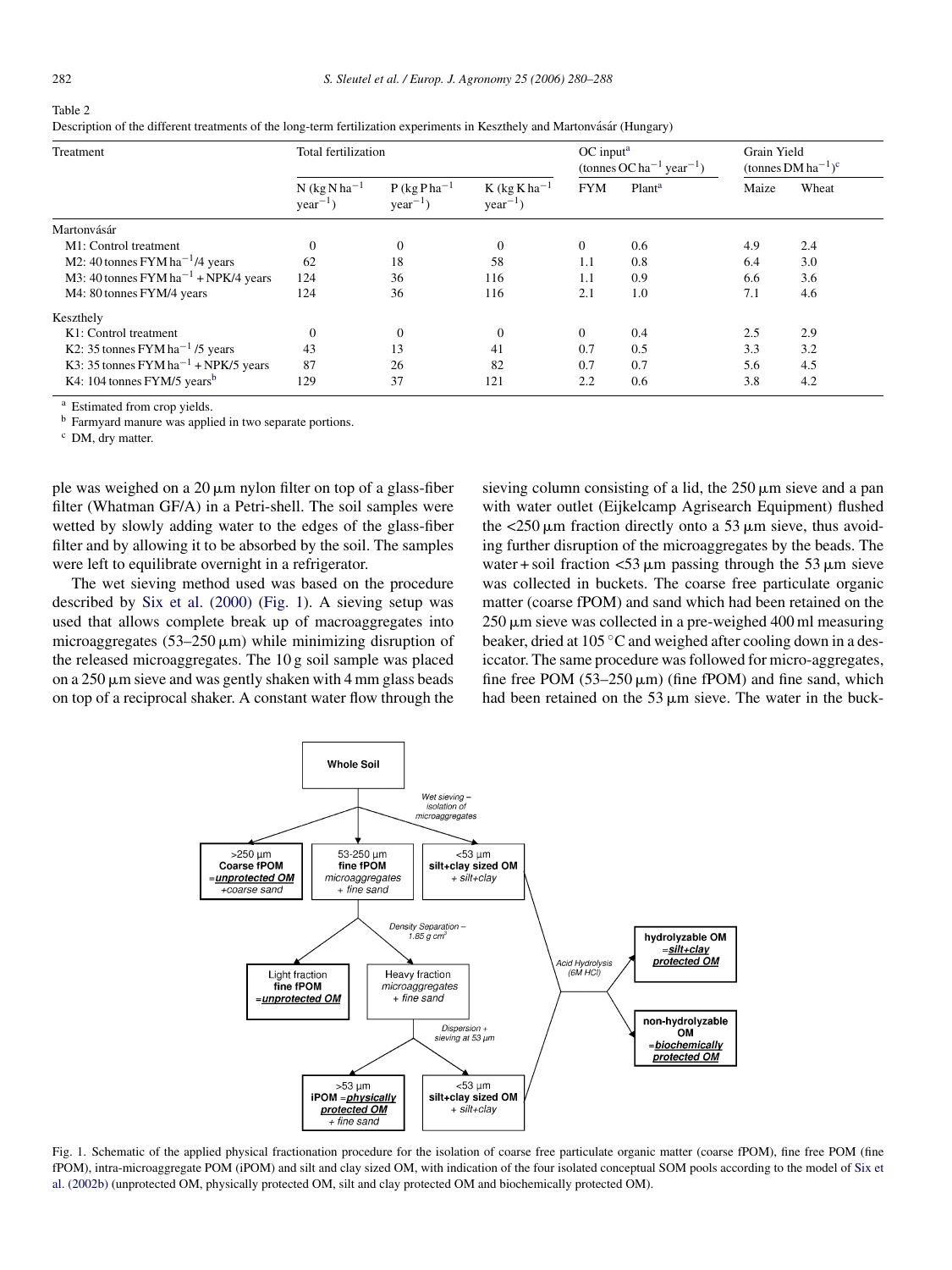<span id="page-3-0"></span>ets was aspirated after sedimentation of the silt and clay and the remaining water + soil was collected in measuring beakers, dried and weighed. All fractions were stored in glass vials.

The fine fPOM between the microaggregates was isolated from the fine sand, the intra-microaggregate POM (iPOM) and the clay + silt fraction within the microaggregates by density flotation with 1.85 g cm−<sup>3</sup> sodium polytungstate (SPT) (Sometu Europe, Falkenriedt 4, Berlin, Germany) following a procedure similar to the one used by [Six et al. \(1998\).](#page-8-0) Five grams of the dried  $53-250 \mu m$  fraction was weighed and pre-wetted as described above. Each sample was rinsed from the nylon filter into an 80 ml nalgene centrifuge tube using 50 ml SPT (the SPT was adjusted to  $1.87 \text{ g cm}^{-3}$  as the water inside the aggregates would lower the density to 1.85  $\rm g$  cm<sup>-3</sup>, as described by [Gale et](#page-8-0) [al. \(2000\)\).](#page-8-0) The samples were centrifuged at  $1250 \times g$  for 60 min at 20 ◦C. The floating material, i.e. the fine fPOM, was aspirated and filtered on a pre-weighed  $20 \mu m$  nylon filter. The material on the filter was rinsed with water to remove remains of SPT, and the filters were dried at  $50^{\circ}$ C. The pellet was rinsed into a 1000 ml measuring beaker and was left to sediment overnight after which the water + dissolved remains of SPT were aspirated. This procedure was repeated to ensure complete removal of the SPT. Afterwards the remaining water and soil were transferred to a pre-weighed 250 ml beaker, dried at 105 ◦C and weighed.

A sub sample of 4 g of the isolated microaggregates was dispersed in 25 ml sodium hexametaphosphate  $(5 \text{ g} 1^{-1})$  inside a 250 ml Erlenmeyer by shaking 18 h on a reciprocal shaker. The dispersed samples were passed through a  $53 \mu m$  sieve and were rinsed thoroughly with water. The material retained on the sieve (fine sand and iPOM) was backwashed into a pre-weighed measuring beaker and was dried at 105 °C and weighed.

# *2.3. Chemical fractionation of the silt + clay (<53*µ*m) associated OM*

The  $\lt 53 \mu m$  fraction contains OM which is stabilized both as a consequence of its complex chemical composition and by adsorption to silt and clay particles. Several studies have found that the non-hydrolyzable OM fraction in temperate soils includes very old C (for a review see [Six et al., 2002b\).](#page-8-0) A simple hydrolysis technique with 6 M HCl, based on a technique used by [Leavitt et al. \(1996\),](#page-8-0) was used to differentiate older and passive OC from the more labile OC associated with the  $\lt 53 \,\mu m$ soil fraction.

Since the amount of material left of the  $\lt 53 \mu m$  fraction was insufficient, additional soil samples were used for the hydrolysis. Whole-soil samples (20 g) were dispersed by shaking in distilled water for 18 h with 10 glass beads inside a 400 ml glass beaker in accordance to [Carter et al. \(2003\).](#page-8-0) The dispersed sample was passed through a 53  $\mu$ m sieve and rinsed with water and collected in 600 ml measuring beakers and was dried at 105 ◦C. Prior to hydrolysis, CaCO<sub>3</sub> present in the  $\lt 53 \mu m$  samples was removed by shaking the soil inside a glass Erlenmeyer with 50 ml 0.1 M HCl on a reciprocal shaker for 16 h. The sample + 0.1 M HCl solution were then separated by filtration on a Whatman 2 filter using a Büchner funnel. The soil material retained on the filter was collected and dried in the oven at 105 ◦C. Five g

of this CaCO<sub>3</sub>-free  $\leq$ 53  $\mu$ m soil fraction was rinsed with 25 ml 6 M HCl into a 500 ml round-bottom flask, and the mixture was gently boiled for 16 h under reflux using Liebig coolers which were attached on top of the flasks. Afterwards plenty of distilled water was added to the flasks and the remaining material was again separated by filtration and dried as described above. The fraction of non-hydrolyzable OC is the ratio of the OC content of the  $\leq 53 \mu m$  sample after hydrolysis to the OC before hydrolysis.

# *2.4. Carbon analysis*

Sub samples (200 mg) of the separated iPOM fraction + fine sand and the silt + clay  $(<53 \,\mu m$ ) sieving fraction was analyzed for both OC and inorganic carbon (IC) content with a Shimadzu TOC analyzer, because all soils contained CaCO<sub>3</sub> (Martonvásár:  $1.1-1.3\%$ , Keszthely: 0.5–0.6%). Because of the very low quantities of fine fPOM obtained after the density fractionation (5–30 mg), the fine fPOM obtained from the three fractionation replicates per field replicate of each treatment were bulked for the C analysis. The coarse and fine fPOM fractions were assumed to contain no  $CaCO<sub>3</sub>$  and were analyzed with an Elementar Variomax CNS-analyzer which allows for faster measurement but measures total C. The non-hydrolyzable material obtained from the chemical fractionation was also analyzed for total C using the CNS-analyzer, as it contains no carbonate (acid digestion).

# **3. Results**

# *3.1. SOC content of the whole soil*

Table 3 gives the soil texture for all treatments and the  $CaCO<sub>3</sub>-C$  content of the bulk soil (0–20 cm). There was very little variability in these soil properties among treatments of the same field experiment. However, the soil texture of the K4 treatment at Keszthely was slightly heavier than for the other treatments at that site, which may influence the results of the physical fractionation.  $CaCO<sub>3</sub>-C$  contents were low, but

Table 3

Soil texture, CaCO<sub>3</sub>-C and SOC content and comparison with the bulk soil OC balance by summing the different OC fractions from the physical fractionation

| Treatment      | Soil texture   |                |             | $CaCO3-C$ | <b>SOC</b><br>measured | SOC sum<br>fractions |
|----------------|----------------|----------------|-------------|-----------|------------------------|----------------------|
|                | Sand<br>$(\%)$ | Silt<br>$(\%)$ | Clay<br>(%) | $C(\%)$   | OC(%)                  | OC(%)                |
| Martonyásár    |                |                |             |           |                        |                      |
| M1             | 30.5           | 35.7           | 33.8        | 0.14      | 1.65                   | 1.56                 |
| M <sub>2</sub> | 31.0           | 35.7           | 33.4        | 0.14      | 1.75                   | 1.57                 |
| M <sub>3</sub> | 31.1           | 35.2           | 33.8        | 0.14      | 2.12                   | 1.95                 |
| M <sub>4</sub> | 31.0           | 36.0           | 33.1        | 0.15      | 2.17                   | 2.00                 |
| Keszthely      |                |                |             |           |                        |                      |
| K1             | 44.1           | 33.9           | 22.1        | 0.08      | 0.92                   | 0.87                 |
| K <sub>2</sub> | 44.4           | 34.1           | 21.6        | 0.10      | 1.04                   | 0.99                 |
| K <sub>3</sub> | 46.1           | 32.6           | 21.4        | 0.09      | 1.00                   | 0.98                 |
| K4             | 43.4           | 32.8           | 23.8        | 0.08      | 1.24                   | 1.22                 |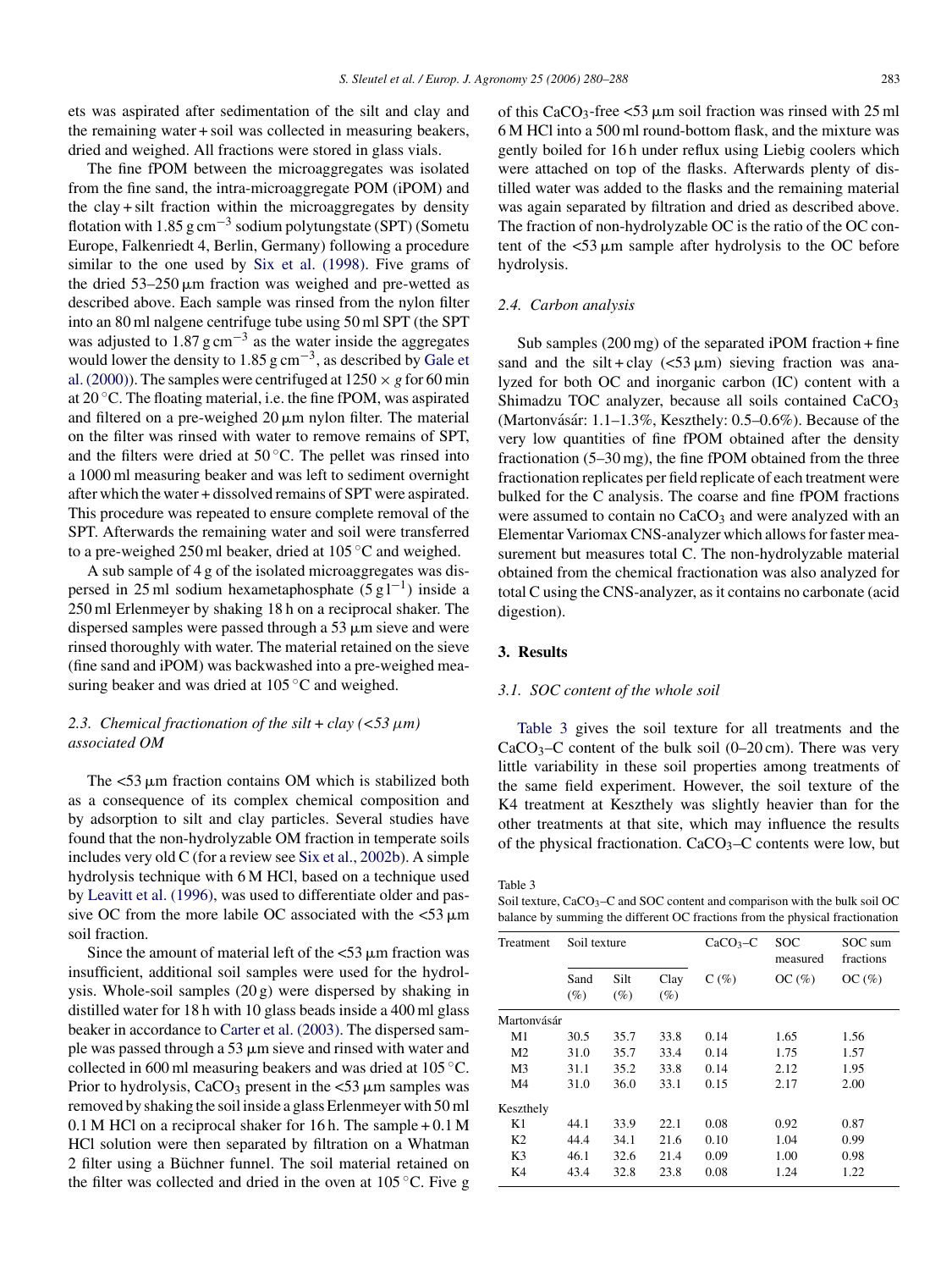not negligible for physical fractionation, particularly for Martonvásár. The Calcic Chernozem soil at Martonvásár had a much higher SOC content than the Eutric Cambisol at Keszthely for all treatments, although both experiments were comparable in management and crop rotation. OC content of the bulk soil samples increased with both mineral fertilizer and manure applications as compared to the control for both sites. However, there was no further increase in SOC between the K2 and K3 treatments at Keszthely. The mean difference between the measured whole-soil OC content and the calculated whole-soil OC content after the physical fractionation amounted 7.9 and 3.5% on an average for Martonvásár and Keszthely, respectively. This difference was, however, only significant for the M4 treatment.

#### *3.2. Soil DM distribution in the isolated soil fractions*

Table 4 summarizes the distribution of the soil dry matter (DM) over the various isolated soil fractions. The  $>250 \,\mu m$ fraction (sand + coarse fPOM) and the fine fPOM fraction accounted for 2.4–4.2 and 0.1–0.4% of the soil DM for Martonvásár and  $2.2-2.5$  and  $0.02-0.04\%$  for Keszthely, respectively. The third sand-sized soil fraction, containing the iPOM, which was obtained after density separation and dispersion of the  $53-250 \mu m$  sieving fraction, amounted to  $25.8-28.0$ and  $37.9-42.0\%$  of the whole-soil DM for Martonvásár and Keszthely, respectively. The sum of DM percentages of these three fractions was roughly equal to the percentage of sand (recalculated on a whole-soil basis by taking into account the  $%$ OM and  $%$ CaCO<sub>3</sub>).

For Martonvásár, there were notable differences among treatments for all fractions considered. There was no clear effect however, of treatment on the DM proportion of any of the isolated soil fractions of the Keszthely site, except for the proportion of the fine fPOM fraction but no consistent trend with manure and fertilizer treatment was observed. For the coarse fPOM + sand fraction and the fine fPOM fraction there was a clear increase of the relative amount of DM in the order: control < mineral fertilizer  $\lt$  mineral fertilizer + FYM  $\lt$  FYM  $\times$  2. For the other fractions no consistent trend with treatment could be found.

# *3.3. OC distribution in the isolated SOM size and density fractions*

The relative distribution of the whole-soil OC over the different fractions (expressed as g C  $g^{-1}$  soil C) is shown in [Fig. 2. T](#page-5-0)he relative OC contribution for all fractions differed significantly between fertilizer treatments for Martonvásár. Particularly, treatments M3 and M4 had higher proportions of both free POM fractions (coarse fPOM and fine fPOM). The proportion of OC in fine fPOM and iPOM fractions increased consistently with fertilizer and manure treatment. As a consequence of the larger proportions of both free and occluded POM fractions to wholesoil OC, the silt + clay associated OC was significantly smaller in the M3 and M4 treatments than in the other treatments. For Keszthely, the fertilizer treatments had a clear influence on the relative OC contribution of all fractions except for the coarse fPOM fraction. Only very little OC was present in the fine fPOM fraction (0.01–0.03 g C  $g^{-1}$  soil C). The relative amount of iPOM was lower in the K1 (control) treatment than in the other treatments and its relative amount of silt + clay associated OC was notably higher.

# *3.4. Hydrolysis of the <53*µ*m soil fraction*

[Table 5](#page-5-0) gives the OC content and the corresponding amount of OC expressed on a whole-soil basis of the  $\lt 53 \mu m$  fraction prior to hydrolysis and the measured proportion of nonhydrolyzable OC in this fraction. Both the percentage of OC and the total amount of OC present in this fraction increased with fertilizer and manure additions. The non-hydrolyzable OM proportion of the silt + clay fraction varied among treatments but a clear relation with management could not be deduced. This fraction was some  $15\%$  larger for Martonvásár than for Keszthely. The total amount of non-hydrolyzable OC present in the  $\leq 53 \mu m$  fraction expressed on a whole-soil basis is presented in [Fig. 3.](#page-5-0) An increasing trend with augment-

Table 4

Amount of soil dry matter present in the size and density fractions (g  $100 \text{ g}^{-1}$  soil) obtained by the physical fractionation (average  $\pm$  S.D.)

| Treatment      | Coarse sand + coarse POM $(>250 \,\mu m)$ | Microaggregates + fine free $POM$ + fine sand (53–250 $\mu$ m) | $Silt + clay \left( \langle 53 \mu m \rangle \right)$ |                   |                |
|----------------|-------------------------------------------|----------------------------------------------------------------|-------------------------------------------------------|-------------------|----------------|
|                |                                           | Light fraction (fine POM)                                      | Heavy fraction                                        |                   |                |
|                |                                           |                                                                | $>53 \, (\mu m)$                                      | $< 53 \, (\mu m)$ |                |
| Martonyásár    |                                           |                                                                |                                                       |                   |                |
| M1             | $2.4 \pm 1.5$                             | $0.13 \pm 0.01$                                                | $26.7 \pm 0.8$                                        | $35.4 \pm 2.7$    | $35.6 \pm 3.7$ |
| M <sub>2</sub> | $2.5 \pm 1.3$                             | $0.17 \pm 0.01$                                                | $26.0 \pm 1.9$                                        | $35.0 \pm 1.4$    | $36.3 \pm 4.1$ |
| M <sub>3</sub> | $3.2 \pm 0.6$                             | $0.26 \pm 0.02$                                                | $28.0 \pm 0.8$                                        | $32.3 \pm 2.4$    | $36.3 \pm 3.1$ |
| M <sub>4</sub> | $4.2 \pm 2.4$                             | $0.39 \pm 0.09$                                                | $25.8 \pm 0.7$                                        | $34.6 \pm 4.0$    | $35.0 \pm 5.1$ |
| Keszthely      |                                           |                                                                |                                                       |                   |                |
| K1             | $2.5 \pm 1.0$                             | $0.04 \pm 0.00$                                                | $39.0 \pm 2.0$                                        | $35.5 \pm 2.7$    | $22.9 \pm 2.0$ |
| K <sub>2</sub> | $2.2 \pm 0.6$                             | $0.05 \pm 0.00$                                                | $40.1 \pm 3.4$                                        | $35.2 \pm 4.4$    | $22.4 \pm 1.5$ |
| K <sub>3</sub> | $2.5 \pm 1.5$                             | $0.03 \pm 0.00$                                                | $42.0 \pm 1.7$                                        | $33.9 \pm 1.5$    | $21.6 \pm 1.8$ |
| K4             | $2.5 \pm 0.3$                             | $0.02 \pm 0.00$                                                | $37.9 \pm 1.9$                                        | $36.8 \pm 2.7$    | $22.8 \pm 3.6$ |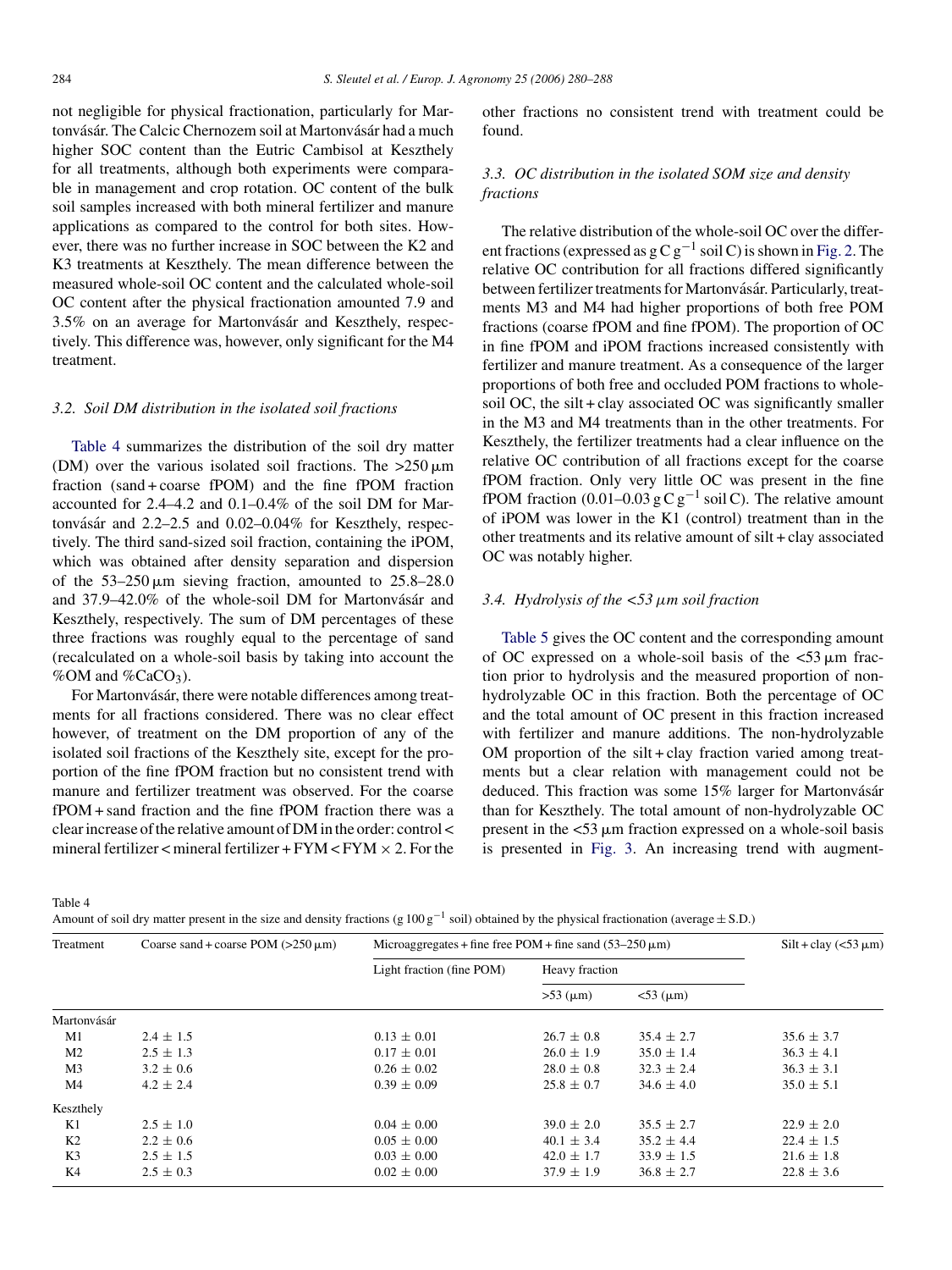<span id="page-5-0"></span>

Fig. 2. Relative distribution of the total OC over the coarse fPOM ( $>$ 250  $\mu$ m), the fine fPOM (53–250  $\mu$ m), the iPOM (53–250  $\mu$ m) and the silt + clay associated  $\epsilon$  (<53  $\mu$ m) SOM fractions for the different treatments at the Martonvásár (above) and Keszthely (below) sites. Columns represent average values of all repetitions; *Y*-error bars represent the corresponding standard deviation.



OC content and total amount of OC present in the  $\lt 53 \mu m$  fraction and the percentage non-hydrolyzable OM of the  $\lt 53 \mu$ m fraction (average  $\pm$  standard deviation)

| Treatment      | OC content of<br>$<$ 53 µm fraction<br>$(\%$ OC) | OC in $<$ 53 $\mu$ m<br>fraction<br>$(g C kg^{-1} soil)$ | Non-hydrolyzable<br>OM in 6 M HCl<br>(%) |
|----------------|--------------------------------------------------|----------------------------------------------------------|------------------------------------------|
| Martonvásár    |                                                  |                                                          |                                          |
| M <sub>1</sub> | $1.96 \pm 0.09$                                  | $13.9 \pm 1.1$                                           | $80.3 + 5.3$                             |
| M <sub>2</sub> | $1.91 \pm 0.18$                                  | $13.6 \pm 0.9$                                           | $88.6 \pm 13.5$                          |
| M <sub>3</sub> | $2.23 \pm 0.06$                                  | $15.5 \pm 1.0$                                           | $78.3 + 12.1$                            |
| M <sub>4</sub> | $2.28 \pm 0.09$                                  | $15.7 \pm 0.5$                                           | $81.6 \pm 7.3$                           |
| Keszthely      |                                                  |                                                          |                                          |
| K1             | $1.23 \pm 0.12$                                  | $7.2 \pm 0.9$                                            | $63.8 \pm 9.8$                           |
| K <sub>2</sub> | $1.27 \pm 0.05$                                  | $7.3 \pm 0.7$                                            | $68.5 \pm 5.5$                           |
| K <sub>3</sub> | $1.37 \pm 0.14$                                  | $7.6 \pm 0.7$                                            | $75.4 \pm 6.8$                           |
| K4             | $1.57 \pm 0.07$                                  | $9.4 \pm 0.6$                                            | $70.8 \pm 4.4$                           |

ing fertilizer and manure applications can be found for both sites.

## **4. Discussion**

## *4.1. Whole-soil OC, texture, CaCO3 and DM distribution*

Significant changes in SOC due to land management practices can only be observed after long time periods [\(Gerzabeck](#page-8-0) [et al., 2001\).](#page-8-0) N-fertilization increases SOC and N by increasing plant biomass production ([Gregorich et al., 1996\).](#page-8-0) Long-term applications of animal manure increase SOM in two ways: by adding OM contained in the manure and by increased OM in crop residues due to higher crop yields in soils receiving manure ([Whalen and Chang, 2002\).](#page-8-0) The differences in SOC content between different fertilizer and manure treatments were detectable and considerable after several decades in both field experiments studied here [\(Table 3\).](#page-3-0) The increase of the SOC contents of the treatments relative to the control objects were consistent with the estimated extra OC input from manure and plant residues ([Table 2\).](#page-2-0) As other possible factors such as soil



Fig. 3. Non-hydrolyzable and hydrolyzable OC in the silt + clay (<53  $\mu$ m) sized soil fraction in the different fertilizer and OM treatments of the Martonvásár (left) and Keszthely (right) field experiments. Columns represent average values of all repetitions; *Y*-error bars represent the corresponding standard deviation.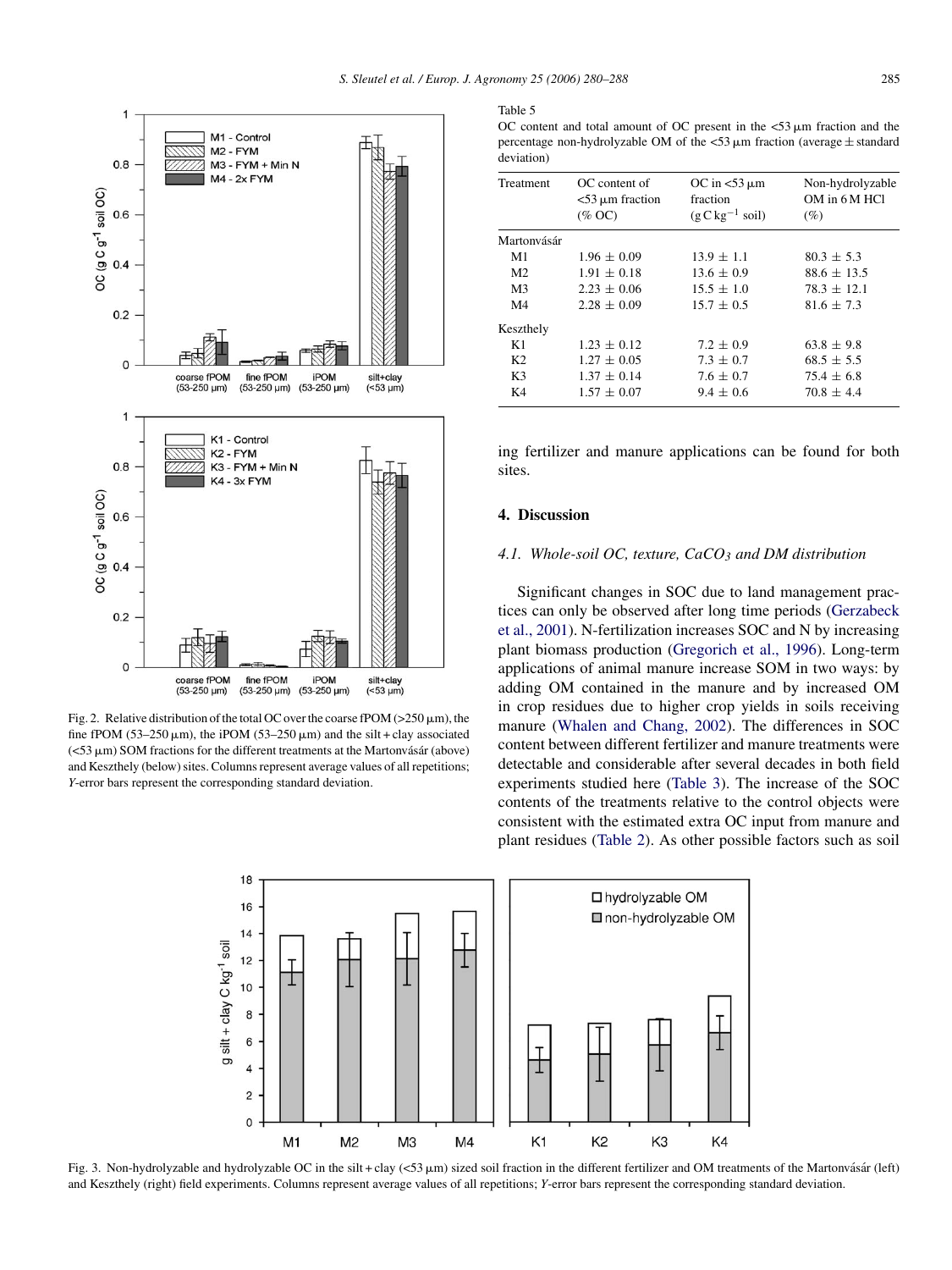texture and pH (data not shown) were equal among treatments, it can be concluded that management was the sole factor influencing the SOC levels. The fact that SOC levels were higher at Martonvásár compared to Keszthely, in spite of the fact that both experiments received very similar OC inputs, can be explained by the finer texture of the Martonvásár soils and possibly as well by the fact that the Calcic Chernozem soil in Martonvásár by nature is rich in OM in the form of stable humus.

It is generally accepted that calcium is a critical element for stabilization of SOM and aggregates [\(Six et al., 2004\).](#page-8-0) Because calcium exerts its influence at the scale of the organomineral complexation, its stabilization effect is mostly observed at the microaggregate level. As there were no differences in soil CaCO<sub>3</sub> content between treatments no effect on microaggregation should be expected. Organic matter application both from manure ([Aoyama et al., 1999; Gerzabeck et al., 2001\)](#page-8-0) and plant residues [\(Sainju et al., 2003\)](#page-8-0) also promotes aggregate formation. Manure contains polysaccharides and aliphatic and aromatic compounds that can bind to soil particles and create organo-mineral complexes important for flocculating aggregates  $<$ 0.2  $\mu$ m [\(Tisdall and Oades, 1982\).](#page-8-0) In addition, manure is a source of energy and nutrients for soil micro-organisms and plant roots that produce extracellular polysaccharides known to flocculate soil mineral particles into aggregates. In spite of this, no increase in the amount of soil present in the microaggregate + fine sand fraction (53–250  $\mu$ m) was found in the FYM treatments. This fraction constitutes 61% of the soil DM in Martonvásár and constitutes a considerably larger part of  $75\%$  for Keszthely. As the %sand was about 13% higher in Keszthely, this larger DM proportion of the micro-aggregate + fine sand fraction of these soils is very likely due to their larger proportion of sand.

## *4.2. SOC distribution in isolated soil fractions*

At the Martonvásár and Keszthely sites the OC in the coarse fPOM and the fine fPOM combined made up 5–14 and 10–13% of the total OC. Köbl and Kögel-Knabner (2004) also found the proportion of these fractions to vary between 2.5 and 13.4% of the bulk soil OC for sandy to loamy soils. According to [Christensen \(2001\)](#page-8-0) the uncomplexed fraction usually makes up less than 10% of the OM in the tilled layer of long cultivated arable soils. Results for both sites correspond fairly with these results. The light fraction (LF) and POM, especially coarse POM ( $>250 \mu m$ ) are mainly derived from plant material, which has been subject to partial microbial decomposition ([Six et al.,](#page-8-0) [2001\).](#page-8-0) Both the LF and POM have often been suggested to be good indicators for labile organic matter ([Bremer et al., 1994;](#page-8-0) [Balesdent, 1996; Carter et al., 2003\).](#page-8-0) For example, using <sup>13</sup>C natural abundance techniques, [Balesdent \(1996\)](#page-8-0) concluded that POM has a short mean residence time compared to other soil fractions, indicating its high lability. [Six et al. \(2002b\)](#page-8-0) suggested that LF and POM, not occluded within micro-aggregates, which correspond to the fine fPOM and coarse fPOM in our case, constitute a conceptual "unprotected" SOM pool in which both fractions are considered to be similar.

At Martonvásár, the clear increasing trend of the proportion of the amount of OC present in the coarse fPOM and the fine fPOM with manure and fertilizer treatment confirm them to be good indicators of management. There was no further significant increase from the M3 to the M4 treatments. There are indeed indications that this unprotected C pool can become saturated, as in various field studies no further increase in LF-C and/or POM-C with increasing OM input could be observed (e.g. [Carter et al., 2003; Six et al., 2002b\),](#page-8-0) whereas at lower OM input a distinct relationship between carbon inputs and LF-C or POM-C is observed. In a study by [Carter et](#page-8-0) [al. \(2003\)](#page-8-0) on a sandy loam soil in Ottawa the proportions of C in the POM and C in the LF on the total SOC were higher in manure amended plots (50 tonnes ha<sup>-1</sup> per rotation) than in unamended plots, but no further increase was observed between a plot receiving  $50$  tonnes ha<sup>-1</sup> and a plot receiving 100 tonnes ha−1. For Keszthely, there was no clear increasing trend with management of C in both coarse and fine fPOM. Both K2 and K4 treatments tended to have a larger proportion of C in coarse fPOM than the control K1 object. This seems to confirm the distinct response of these labile fractions to management.

Köbl and Kögel-Knabner (2004) reported that the OC of occluded POM constituted 5.0–9.8% of the whole-soil OC for loam to silty clay loam soils. For the Martonyásár and Keszthely soils, the physically protected OC of the iPOM fraction held a similar proportion of the whole-soil SOC (5.7–8.4 and 7.3–12.0%, respectively). [Aoyama et al. \(1999\)](#page-8-0) concluded from a field experiment lasting 18 years, that there was no effect of NPK fertilization on the amount of C physically protected within aggregates, whereas cattle manure application (20 tonnes ha<sup>-1</sup> year<sup>-1</sup>) did increase the proportion of protected pools of C in small macro-aggregates  $(250-1000 \,\mu m)$ . The proportion of the iPOM fraction on whole-soil OC increased for all treatments compared to the control object for both experiments. There were not any further large differences between manure and fertilizer treatments, except for the M4  $(2 \times$  farmyard manure) treatment, which held a larger proportion of the whole-soil SOC. From these results it can be concluded that several decades of manure application did result in a larger proportion of physically protected SOC. Further increases of the OM input had only limited additional effects compared to the M2 and K2 treatments in which a single dose of FYM manure was given per rotation. This increase in the OC proportion of the micro-aggregate + fine sand  $(53-250 \,\mu m)$  soil fraction occurred while there were no appreciable differences between treatments in the DM proportion of this fraction. These results are in contrast with results reported for example by [Elliott \(1986\)](#page-8-0) who stated that the distribution of OC in aggregate fractions is primarily controlled by the amount of soil present in that fraction. [Del Galdo et al. \(2003\), h](#page-8-0)owever, obtained similar results to ours as they reported that the amount of C present in the 53–250  $\mu$ m soil fraction was 38% lower in a cultivated grassland soil compared to a native grassland, while the DM proportion of this soil fraction did not differ between both. Furthermore, [Six et al. \(2002a\)](#page-8-0) concluded that C sequestration after afforestation occurred through a C stabilization within microaggregates while this increase did not appear to be pro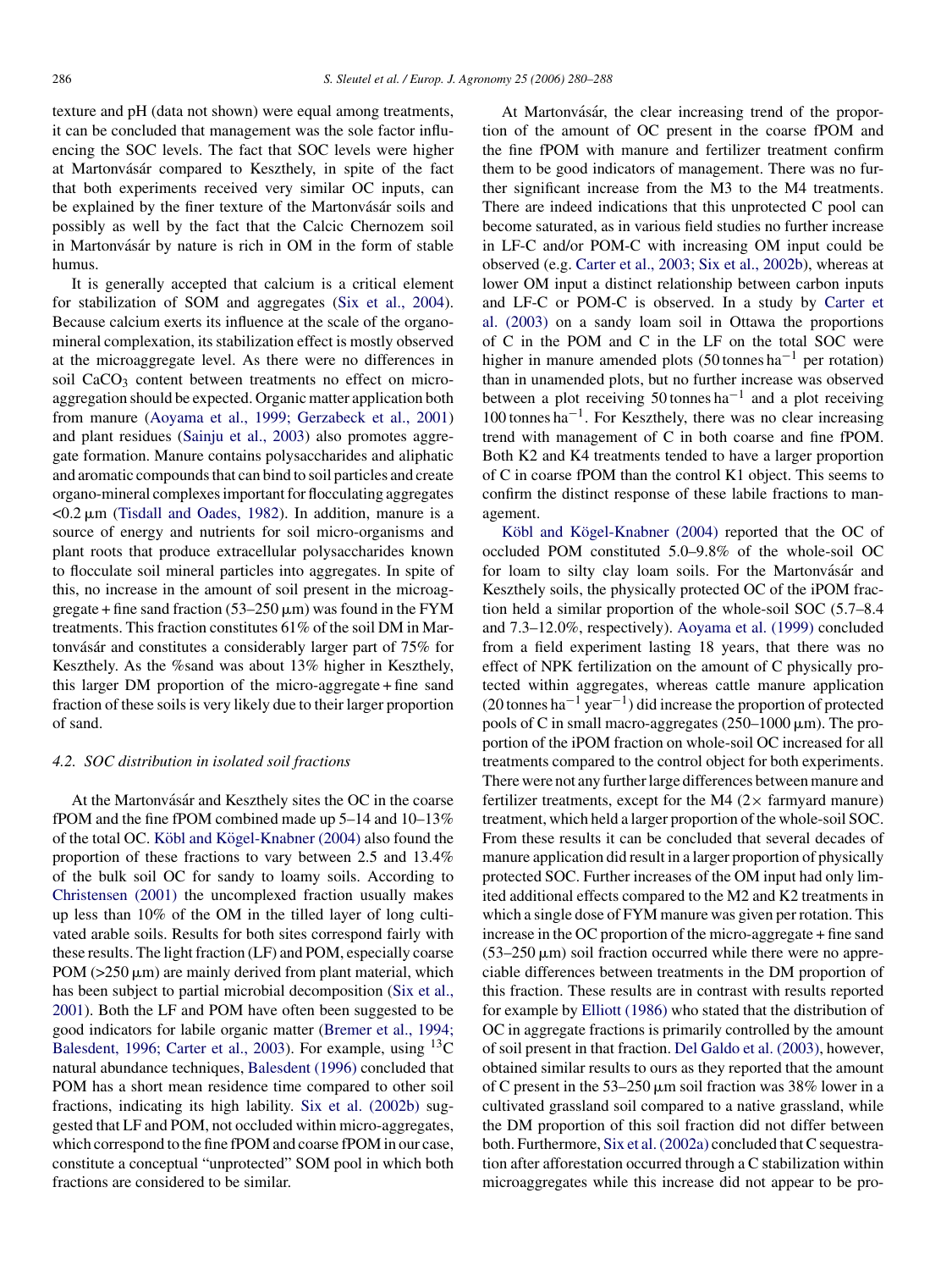moted by a stimulation of microaggregate or macroaggregate formation.

[Angers and N'Dayegamiye \(1991\)](#page-8-0) reported increases in the silt + clay associated OC after 10 years of solid cattle manure application. In a study by [Gerzabeck et al. \(2001\), s](#page-8-0)ilt (2–63  $\mu$ m) and clay  $(0.1-2 \mu m)$  size OC fractions exhibited clear responses to 42 years of different OM treatments. [Christensen \(1988\)](#page-8-0) also measured increases in silt and clay sized fractions in soil after 61 years of fertilizer and manure application. In the present study, the increases in both the %OC and the amount of OC present in the  $<$ 53  $\mu$ m fraction with increasing manure application resulted in additional OC in the mineral associated OC pool for both the Martonvásár and Keszthely sites. However, these increases were, relatively speaking, much lower than the increases in the wholesoil OC, which supports the hypothesis of preferential storage of OC in the POM fractions at the time scale of decades. Evidently, this then resulted in a lower proportion of the silt and clay associated OC, on the total OC. This implies that in arable soils which receive high OM inputs, relatively less OM is stabilized either by association with the silt + clay mineral fraction or by the inherent biochemical recalcitrance of the OM. The amount of C in the non-hydrolyzable OM of the  $\lt 53 \mu$ m soil fraction followed a similar increasing trend with management. This result is opposed to the reasoning that the non-hydrolyzable  $silt + clay$ associated OM is a very stable OM pool which is hypothesized to be unaffected by management except at very long time-scales. Although several authors have separated such an OM fraction using hydrolysis techniques (for a review see [Six et al., 2002b\),](#page-8-0) we argue that the hydrolysis technique is not adequate to yield such a distinct OM pool which contains very old stabilized OM. [Balesdent \(1996\)](#page-8-0) did not find any great differences in dynamics between the non-hydrolyzable and hydrolyzable OC fraction and therefore also questioned the relationship between biodegradability and hydrolyzability. More powerful analytical tools, such as analytical pyrolysis combined with mass spectrometry or  ${}^{13}C$ NMR spectroscopy for example, may be needed to characterize the silt + clay associated OM fraction.

Considering the conceptual model of [Six et al. \(2002b\)](#page-8-0) which defines an "unprotected" SOC pool to be constituted by the C in the coarse fPOM and the fine fPOM, there was clearly a large influence of management on the amount of "unprotected" OC. This model also defines a "physically" protected SOC pool as the C in the iPOM, which was affected by management to a lesser extent than the "unprotected pool" at the Martonvásár site and to an equal extent at the Keszthely site. Increases in the silt + clay size fraction associated OC, which is hypothesized to constitute a "(bio-) chemically protected pool", with manure and fertilizer treatment was, relatively speaking, much smaller than for the other two pools. Table 6 gives the amount of OC present in these conceptual pools and the relative difference between the control treatment and the manure and fertilizer treatments. The difference in the responsivity of these conceptual pools resulted in a shift in the proportion of the whole-soil OC towards relatively more labile OC with increasing OM input.

The measured shifts in the distribution of SOM over distinct fractions are likely to be reflected in changes in the general chemical composition of the SOM. Several studies ([Golchin et](#page-8-0)

#### Table 6

Total amount of OC present ( $g C 100 g^{-1} DS$ ) in the conceptual pools of the model of [Six et al. \(2002a,b\)](#page-8-0) and the relative differences (%) with the control treatment (in brackets)

| Treatment      | Coarse $fPOM + fine$<br>fPOM (unprotected) | iPOM<br>(physically)<br>protected) | OC in $<$ 53 $\mu$ m soil<br>fraction ((bio-)<br>chemically protected) |
|----------------|--------------------------------------------|------------------------------------|------------------------------------------------------------------------|
| Martonyásár    |                                            |                                    |                                                                        |
| M1             | 0.083                                      | 0.090                              | 1.384                                                                  |
| M <sub>2</sub> | 0.103(23.8)                                | 0.101(12.3)                        | $1.360(-1.7)$                                                          |
| M <sub>3</sub> | 0.252(202.8)                               | 0.151(67.4)                        | 1.550(12.0)                                                            |
| M4             | 0.277(232.0)                               | 0.163(80.7)                        | 1.565(13.1)                                                            |
| Keszthely      |                                            |                                    |                                                                        |
| K1             | 0.087                                      | 0.064                              | 0.719                                                                  |
| K <sub>2</sub> | 0.134(53.0)                                | 0.124(92.9)                        | 0.733(1.9)                                                             |
| K3             | 0.104(19.4)                                | 0.118(83.9)                        | 0.761(5.8)                                                             |
| K4             | 0.158(80.1)                                | 0.128(99.6)                        | 0.935(30.1)                                                            |

al., 1994; Köbl and Kögel-Knabner, 2004) found the occluded POM to contain more alkyl C and less *O*-alkyl C than the free POM or LF. These data suggest that during the transformation of free to occluded POM, there is a selective decomposition of easily decomposable carbohydrates and a preservation of recalcitrant long-chained C. If so, the relative larger increase in fPOM compared to iPOM with increasing OM application over the M1 to M4 treatments is expected to be accompanied by an enrichment of *O*-alkyl C.

Using pyrolysis field ionization mass spectroscopy, [Schulten](#page-8-0) [and Leinweber \(1996\)](#page-8-0) found soils receiving farmyard manure applications to be enriched in lipids and lignin-dimers compared to unfertilized soil. In line with these results, the increased supply of lignin-dimers in the straw in the farmyard manure may particularly have yielded an enrichment of lignin in the M4 and K4 treatments and to a lesser extent in the other FYM treatments. On the other hand, [Schulten and Leinweber \(1996\)](#page-8-0) found unfertilized soil to be richer in N-containing compounds, particularly so in the clay sized fraction, and they attributed this to the reduced import of fresh OM having high C:N-ratio's as opposed to a continuous input of N-containing metabolites. The reduced import of plant OM [\(Table 2\)](#page-2-0) in the control treatments (M1 and K1) on top of the larger proportion of the silt + clay sized OM fraction may well have caused an enrichment of N-containing compounds in M1 and K1.

# **5. Conclusions**

Manure and fertilizer application can increase the amount of OC present in free POM, occluded POM and mineral associated OM at the time scale of several decades. Differences in the relative increases of the OC present in different soil fractions lead to a shift in the relative distribution of the bulk soil OC in these fractions. Based on fractionation results of two long-term arable field experiments, it can be concluded from this study that at the time scale of decades manure and fertilizer application result in relatively more labile OC present in the soil compared to an unfertilized control treatment. A consequence of the measurability of these changes at this time scale is that it may be possible to